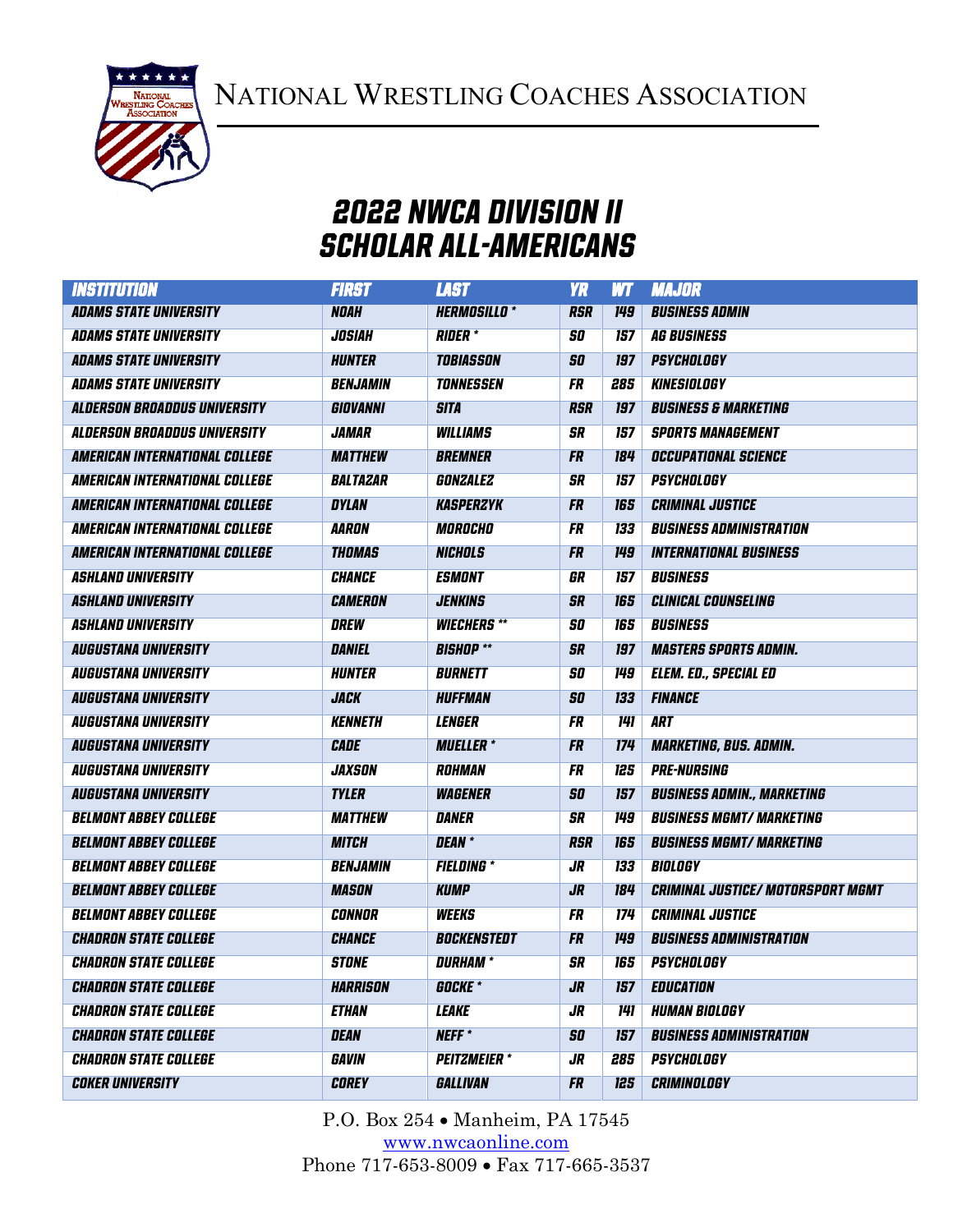| <i><b>COKER UNIVERSITY</b></i>     | <b>DEVEN</b>       | HOLLAND                   | JR         | 197        | <i>CRIMINOLOGY</i>                                                        |
|------------------------------------|--------------------|---------------------------|------------|------------|---------------------------------------------------------------------------|
| <b>COKER UNIVERSITY</b>            | <b>STEPHEN</b>     | <b>SPITKO</b>             | <b>FR</b>  | 125        | <b>BUS. ADMIN</b>                                                         |
| <b>COKER UNIVERSITY</b>            | PATRICK            | <b>WUNDERLICH *</b>       | SR         | 157        | <b>HISTORY- PRE LAW</b>                                                   |
| <b>COLORADO MESA UNIVERSITY</b>    | <b>SETH</b>        | <b>LATHAM</b> *           | <b>JR</b>  | 174        | <b>BUSINESS ADMIN- ENERGY MANAGEMENT/</b><br>LANDMAN                      |
| <b>COLORADO MESA UNIVERSITY</b>    | <b>COLLIN</b>      | <b>METZGAR*</b>           | <b>RJR</b> | 133        | <b>HISTORY</b>                                                            |
| <b>COLORADO MESA UNIVERSITY</b>    | <b>DONNIE</b>      | <b>NEGUS ***</b>          | <b>SR</b>  | 197        | <b>FITNESS AND HEALTH PROMOTION</b>                                       |
| <b>COLORADO MESA UNIVERSITY</b>    | <b>DYLAN</b>       | <b>RANIERI</b>            | SO         | 157        | <b>BUSINESS ADMINISTRATION - MANAGEMENT</b>                               |
| <b>COLORADO MESA UNIVERSITY</b>    | <b>BEN</b>         | <b>ROBUCK</b>             | <b>FR</b>  | 184        | <b>PRE-NURSE ALLIED HEALTH</b>                                            |
| <b>COLORADO SCHOOL OF MINES</b>    | <b>JONATHON</b>    | <b>DAMENTI ***</b>        | <b>SR</b>  | 165        | <b>MSNT QUANTUM ENGINEERING</b>                                           |
| <b>COLORADO SCHOOL OF MINES</b>    | GRAYSTON           | <b>DIBLASI</b>            | <b>FR</b>  | <b>141</b> | <b>BS MECHANICALENGINEERING</b>                                           |
| <b>COLORADO SCHOOL OF MINES</b>    | <b>RYAN</b>        | <b>FIDEL ***</b>          | SR         | 174        | <b>MSNT MECHANICAL ENGINEERING</b>                                        |
| <b>COLORADO SCHOOL OF MINES</b>    | <b>WESTON</b>      | <b>HUNT ***</b>           | <b>SR</b>  | 285        | <b>MSNT UNDERGROUND CONSTRUCTION</b><br><b><i>STUNNEL ENGINEERING</i></b> |
| <b>COLORADO SCHOOL OF MINES</b>    | <b>KEVIN</b>       | <b>KEARNS*</b>            | JR         | 165        | <b>CIVIL ENGINEERING</b>                                                  |
| <b>COLORADO SCHOOL OF MINES</b>    | <b>PERRY</b>       | <b>RODENBECK **</b>       | <b>RJR</b> | 197        | <b>ELECTRICAL ENGINEERING</b>                                             |
| <b>COLORADO SCHOOL OF MINES</b>    | <b>MICHAEL</b>     | <b>TRUE</b> *             | <b>SR</b>  | 285        | <b>BS MINING ENGINEERING</b>                                              |
| <b>CSU PUEBLO</b>                  | <b>CYRUSS</b>      | <b>MEEKS</b>              | <b>FR</b>  | <b>141</b> | <b>PRE BUSINESS</b>                                                       |
| <b>DAVIS &amp; ELKINS COLLEGE</b>  | <b>CRAIG</b>       | <b>COOK **</b>            | 50         | <b>149</b> | <b>CRIMINAL JUSTICE</b>                                                   |
| <b>DAVIS &amp; ELKINS COLLEGE</b>  | <b>GARRETT</b>     | <b>EDDY</b>               | <b>FR</b>  | 197        | <b>ENVIRONMENTAL SCIENCE</b>                                              |
| <b>DAVIS &amp; ELKINS COLLEGE</b>  | <b>SHAWN</b>       | <b>MOORE</b> **           | JR         | 125        | <b>MARKETING</b>                                                          |
| <b>DAVIS &amp; ELKINS COLLEGE</b>  | <b>HUNTER</b>      | <b>SHIELDS</b>            | <b>FR</b>  | 141        | <b>INDUSTRIAL PRODUCT DESIGN</b>                                          |
| <b>DAVIS &amp; ELKINS COLLEGE</b>  | HUNTER             | <b>SMITH</b> *            | <b>SO</b>  | 165        | <b>FINANCE</b>                                                            |
| <b>DAVIS &amp; ELKINS COLLEGE</b>  | <b>JAKE</b>        | <b>SWEITZER</b> *         | <b>SO</b>  | 174        | <b>INDUSTRIAL PRODUCT DESIGN</b>                                          |
| <b>DAVIS &amp; ELKINS COLLEGE</b>  | <b>NOAH</b>        | <b>TARR **</b>            | <b>SR</b>  | 157        | <b>BUSINESS MANAGEMENT</b>                                                |
| <b>DRURY UNIVERSITY</b>            | BRANDON            | <b>BORLINGHAUS</b>        | <b>RFR</b> | 133        | <b>BUSINESS MANAGEMENT</b>                                                |
| <b>DRURY UNIVERSITY</b>            | <b>TUCKER</b>      | <b>CASWELL ***</b>        | SR         | 174        | <b>MARKETING</b>                                                          |
| <b>DRURY UNIVERSITY</b>            | <b>PETER</b>       | <b>KUSTER **</b>          | <b>JR</b>  | <b>141</b> | <b>EXERCISE PHYSIOLOGY</b>                                                |
| <b>DRURY UNIVERSITY</b>            | <b>WILL</b>        | <b>KUSTER</b> *           | <b>FR</b>  | 165        | <b>COMPUTER SCIENCE</b>                                                   |
| <b>DRURY UNIVERSITY</b>            | <b>SAM</b>         | <b>SCHULTZ</b>            | <b>FR</b>  | 149        | <b>ACCOUNTING</b>                                                         |
| <b>DRURY UNIVERSITY</b>            | <b>CONNOR</b>      | <b>ZIMMERMANN **</b>      | <b>FR</b>  |            | <b>184 CYBER-RISK MANAGEMENT</b>                                          |
| <b>EAST STROUDSBURG UNIVERSITY</b> | <b>BRIAN</b>       | <b>LOMBARDI</b>           | <b>FR</b>  | 141        | <b>MATHEMATICS</b>                                                        |
| <b>EAST STROUDSBURG UNIVERSITY</b> | <i><b>JACK</b></i> | <b>SPAHN</b>              | FR         | 157        | <b>PHYSICAL EDUCATION</b>                                                 |
| <b>EAST STROUDSBURG UNIVERSITY</b> | <b>MATTHEW</b>     | RICHARDSON                | <b>SO</b>  | 285        | <b>SPORT MANAGEMENT</b>                                                   |
| <b>EAST STROUDSBURG UNIVERSITY</b> | ZACHARY            | <b>LEWIS</b>              | <b>SO</b>  | 141        | <b>CRIMINAL JUSTICE</b>                                                   |
| <b>EMMANUEL COLLEGE</b>            | <b>ANTHONY</b>     | <b>CRUZ</b> *             | <b>SO</b>  | 133        | <b>PSYCHOLOGY</b>                                                         |
| <b>EMMANUEL COLLEGE</b>            | <b>BRYSON</b>      | <b>FLINT ***</b>          | <b>FR</b>  | <b>141</b> | <b>HISTORY EDUCATION</b>                                                  |
| <b>EMMANUEL COLLEGE</b>            | GAVIN              | <b>HAYES</b>              | <b>FR</b>  | 125        | <b>BUSINESS ADMINISTRATION</b>                                            |
| <b>EMMANUEL COLLEGE</b>            | <b>JOSH</b>        | <b>KINCAID</b>            | FR         | 125        | BIOLOGY                                                                   |
| <b>FORT HAYS STATE UNIVERSITY</b>  | <b>TEREUS</b>      | <b>HENRY</b> *            | <b>JR</b>  | 197        | <b>HEALTH AND HUMAN PERFORMANCE</b>                                       |
| <b>FORT HAYS STATE UNIVERSITY</b>  | <b>CODY</b>        | <b>HICKS*</b>             | SO         | 165        | <b>COMMUNICATIONS</b>                                                     |
| <b>FORT HAYS STATE UNIVERSITY</b>  | <b>RHETT</b>       | <b>KOPPES</b>             | <b>SO</b>  | 125        | <b>HEALTH AND HUMAN PERFORMANCE</b>                                       |
| <b>FORT HAYS STATE UNIVERSITY</b>  | <b>ANTHONY</b>     | <b>SCANTLIN ***</b>       | <b>SR</b>  | 157        | <b>APPLIED TECHNOLOGY</b>                                                 |
| <b>FORT HAYS STATE UNIVERSITY</b>  | <b>MARTY</b>       | <i><b>VERHAEGHE</b></i> * | <b>SR</b>  | 184        | <b>HEALTH AND HUMAN PERFORMANCE</b>                                       |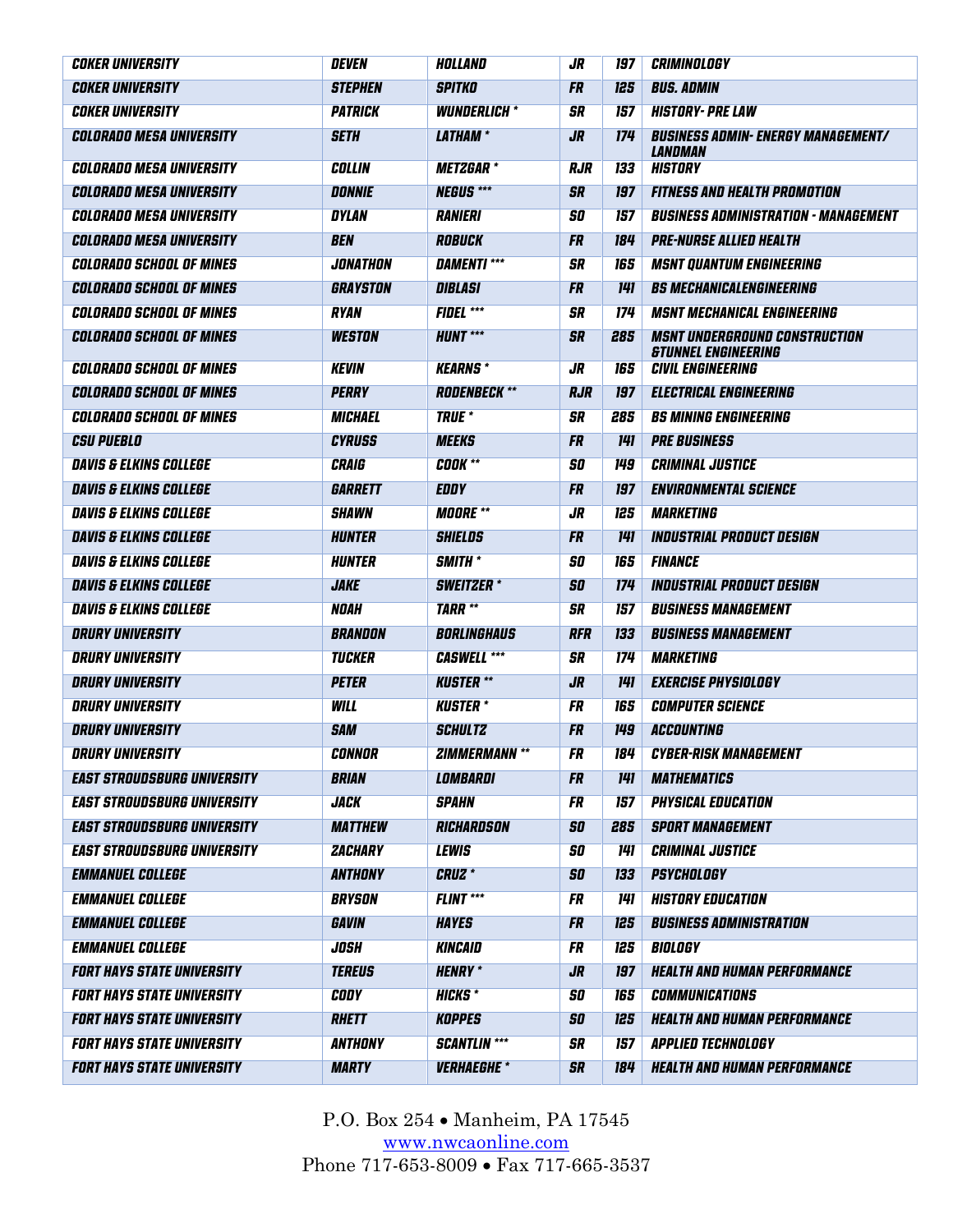| <b>GANNON UNIVERSITY</b>          | <b>ASEEL</b>    | ALMUDHALA             | JR         | 133        | <b>BUSINESS ADMIN</b>                                                         |
|-----------------------------------|-----------------|-----------------------|------------|------------|-------------------------------------------------------------------------------|
| <b>GANNON UNIVERSITY</b>          | DONOVAN         | <b>BUKACZEWSKI</b>    | <b>FR</b>  | 149        | <b>PRE-PHY ASST</b>                                                           |
| <b>GANNON UNIVERSITY</b>          | HAYDON          | BUTTERFIELD           | SO         | 149        | <b>ENTREPRENEURSHIP</b>                                                       |
| <b>GANNON UNIVERSITY</b>          | <b>EVAN</b>     | <b>FISLER</b>         | <b>SR</b>  | 165        | <b>BUSINESS</b>                                                               |
| <b>GANNON UNIVERSITY</b>          | <b>AUSTIN</b>   | <b>HERTEL ****</b>    | <b>SR</b>  | 141        | BIOLOGY                                                                       |
| <b>GANNON UNIVERSITY</b>          | <b>JOEL</b>     | LEISE ***             | <b>SR</b>  | 197        | ENGINEERING                                                                   |
| <b>GANNON UNIVERSITY</b>          | <b>PARKER</b>   | <b>LOERA</b>          | 50         | <b>141</b> | <b>NURSING</b>                                                                |
| <b>GANNON UNIVERSITY</b>          | <b>CHASE</b>    | <b>MCLAUGHLIN</b>     | <b>FR</b>  | 133        | <b>BUSINESS</b>                                                               |
| <b>GANNON UNIVERSITY</b>          | FREDDIE         | <b>NIXON</b>          | <b>SR</b>  | 285        | <b>CRIMINAL JUSTICE</b>                                                       |
| <b>GANNON UNIVERSITY</b>          | <b>JOEY</b>     | <b>PETRELLA</b>       | <b>SO</b>  | 174        | <b>APPLIED EXERCISE</b>                                                       |
| <b>GANNON UNIVERSITY</b>          | <b>CADEN</b>    | <b>WENDLING</b>       | SO         | <b>165</b> | <b>ECONOMICS</b>                                                              |
| <b>GANNON UNIVERSITY</b>          | <b>NICK</b>     | <b>YOUNG ***</b>      | <b>JR</b>  | 157        | ENTREPRENEURSHIP                                                              |
| <b>GLENVILLE STATE UNIVERSITY</b> | <b>COLE</b>     | <b>HOUSER</b> *       | $J_{R}$    | 184        | <b>EDUCATION</b>                                                              |
| <b>GLENVILLE STATE UNIVERSITY</b> | <b>LUKE</b>     | <b>MARTIN</b>         | <b>SO</b>  | 285        | <b>EXERCISE SCIENCE</b>                                                       |
| <b>GLENVILLE STATE UNIVERSITY</b> | <b>GAVIN</b>    | QUIOCHO               | <b>FR</b>  | 149        | <b>ELEMENTARY EDUCATION</b>                                                   |
| <b>KING UNIVERSITY</b>            | <b>DAVID</b>    | <b>MEDINA</b>         | <b>SO</b>  | 133        | <b>CHEMISTRY</b>                                                              |
| <b>KUTZTOWN UNIVERSITY</b>        | ANDREW          | <b>DUNN</b>           | GR         | 285        | <b>PUBLIC ADMINISTRATION</b>                                                  |
| <b>KUTZTOWN UNIVERSITY</b>        | <b>BRIAN</b>    | <b>KENNERLY</b>       | <b>JR</b>  | 197        | <b>MBA BUSINESS ADMINISTRATION</b>                                            |
| <b>KUTZTOWN UNIVERSITY</b>        | <b>SEAN</b>     | <b>SMITH</b>          | <b>FR</b>  | 165        | <b>PHYSICS ENGINEERING TECHNOLOGY</b>                                         |
| <b>KUTZTOWN UNIVERSITY</b>        | <b>COLLIN</b>   | <b>WICKRAMARATNA*</b> | <b>JR</b>  | 133        | <b>SPECIAL EDUCATION</b>                                                      |
| <b>LAKE ERIE COLLEGE</b>          | <b>BRYLAN</b>   | <b>CLOUSE</b> **      | SO         | 184        | <b>CRIMINAL JUSTICE &amp; PSYCHOLOGY</b>                                      |
| <b>LAKE ERIE COLLEGE</b>          | <b>RONNIE</b>   | <b>D'AMICO</b>        | <b>SR</b>  | 285        | <b>MASTER OF EDUCATION IN ATHLETIC</b><br>COACHING                            |
| <b>LAKE ERIE COLLEGE</b>          | <b>CHRIS</b>    | <b>DROEGE **</b>      | <b>SR</b>  | 197        | <b>MASTER OF PROFESSIONAL STUDIES &amp;</b><br><b>BUSINESS ADMINISTRATION</b> |
| <b>LAKE ERIE COLLEGE</b>          | <b>COREY</b>    | <b>GAMET</b>          | <b>FR</b>  | 133        | <b>FINANCE</b>                                                                |
| <b>LAKE ERIE COLLEGE</b>          | <b>JACK</b>     | HASKIN                | FR         | 149        | <b>CRIMINAL JUSTICE</b>                                                       |
| <b>LAKE ERIE COLLEGE</b>          | <b>DYLAN</b>    | <b>NORRIS</b> *       | <b>FR</b>  | 285        | <b>POLITICAL SCIENCE</b>                                                      |
| <b>LAKE ERIE COLLEGE</b>          | <b>BRADEN</b>   | <b>O'CONNOR *</b>     | SO         | <b>149</b> | <b>EDUCATION</b>                                                              |
| <b>LAKE ERIE COLLEGE</b>          | <b>JAMES</b>    | <b>PENFOLD</b> **     | <b>SO</b>  | 165        | <b>BUSINESS ADMINISTRATION</b>                                                |
| <b>LAKE ERIE COLLEGE</b>          | <b>JOHN</b>     | PENFOLD               | <b>SR</b>  | 174        | <b>MASTER'S OF EDUCATION</b>                                                  |
| <b>LAKE ERIE COLLEGE</b>          | <b>JACOB</b>    | <b>SMITHSON</b> *     | <b>FR</b>  | 165        | <b>CRIMINAL JUSTICE</b>                                                       |
| <b>LAKE ERIE COLLEGE</b>          | <b>RYAN</b>     | <b>WEHNER*</b>        | FR         | 133        | <b>BUSINESS ADMINISTRATION</b>                                                |
| <b>LANDER UNIVERSITY</b>          | GAGE            | <b>BERNALL</b>        | <b>FR</b>  | 165        | <b>BUSINESS</b>                                                               |
| <b>LANDER UNIVERSITY</b>          | ZETH            | <b>BROWER</b>         | 50         | 141        | <b>BUSINESS</b>                                                               |
| <b>LANDER UNIVERSITY</b>          | <b>BRYSON</b>   | <b>ETHINGTON</b>      | <b>JR</b>  | 157        | <b>EXERCISE SCIENCE</b>                                                       |
| <b>LANDER UNIVERSITY</b>          | <b>CODY</b>     | <b>FLEMING</b>        | 50         | 285        | <b>BUSINESS</b>                                                               |
| <b>LANDER UNIVERSITY</b>          | RANDALL         | <b>MYERS</b>          | <b>FR</b>  | 149        | <b>BUSINESS</b>                                                               |
| <b>LANDER UNIVERSITY</b>          | <b>ISHAM</b>    | <b>PEACE</b>          | <b>FR</b>  | 125        | <b>BUSINESS</b>                                                               |
| <b>LANDER UNIVERSITY</b>          | <b>CARTER</b>   | <b>SHIPP</b>          | <b>FR</b>  | 184        | BIOLOGY                                                                       |
| <b>LIMESTONE UNIVERSITY</b>       | <b>JAQUEZ</b>   | <b>BOSTIC</b>         | <b>RJR</b> | <b>184</b> | <b>BS PSYCHOLOGY</b>                                                          |
| <b>LIMESTONE UNIVERSITY</b>       | <b>MARKEITH</b> | DRAKEFORD-YEGGE *     | <b>SO</b>  | 165        | <b>SOCIAL WORK</b>                                                            |
| <b>LIMESTONE UNIVERSITY</b>       | ANDREW          | <b>FREEMAN</b> *      | <b>SR</b>  | <b>197</b> | <b>PROFESSIONAL BIOLOGY</b>                                                   |
| <b>LINDENWOOD UNIVERSITY</b>      | <b>RYAN</b>     | GOLNICK               | <b>FR</b>  | 197        | <b>MATHEMATICS BA 9-12 CERTIFICATION</b>                                      |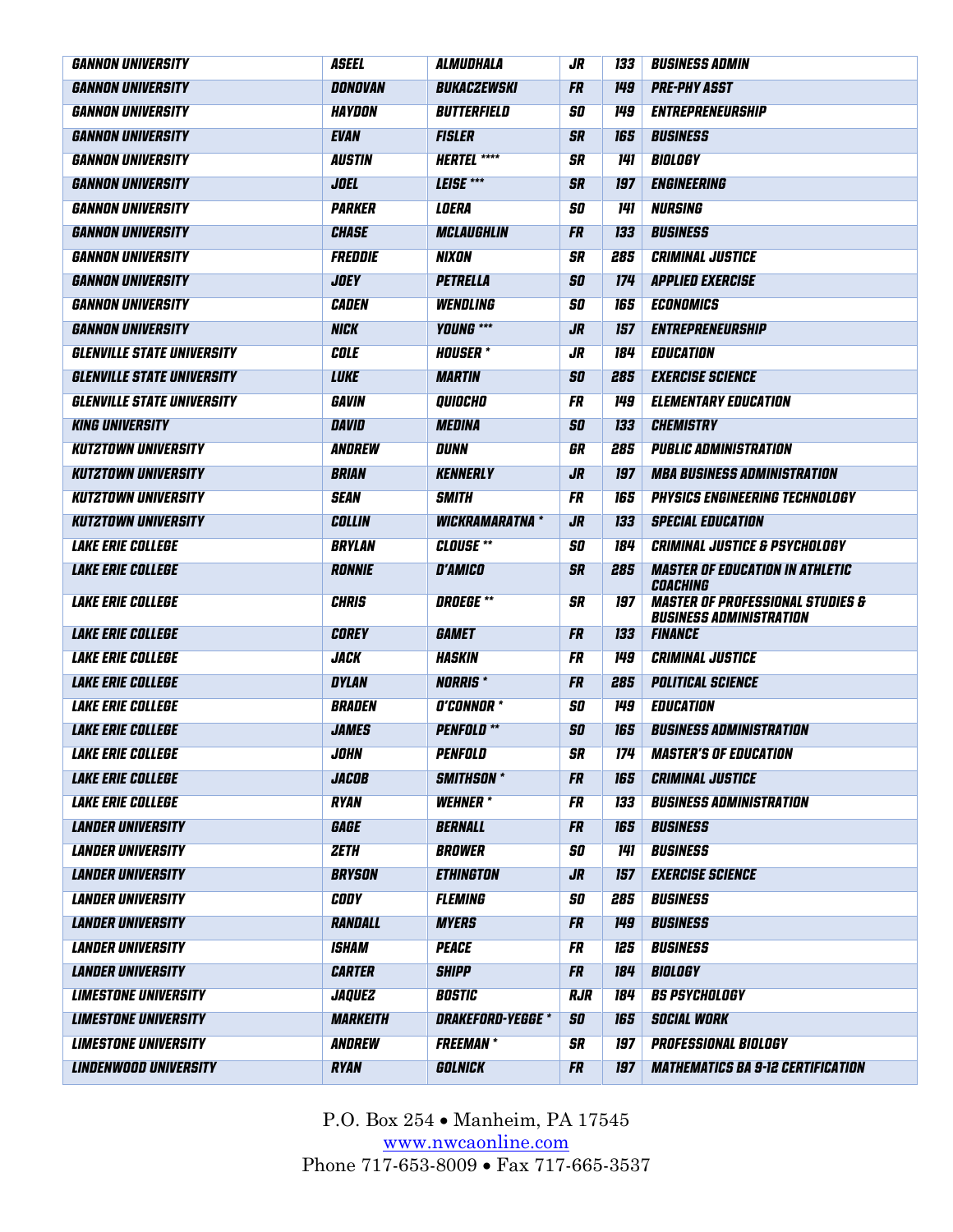| <b>LINDENWOOD UNIVERSITY</b>               | <b>TANNER</b>         | <b>HITCHCOCK ***</b> | <b>SR</b>  | 133        | <i><b>MASTER-HEALTHCARE ADMINISTRATION</b></i>                    |
|--------------------------------------------|-----------------------|----------------------|------------|------------|-------------------------------------------------------------------|
| <b>LINDENWOOD UNIVERSITY</b>               | <b>ISAAC</b>          | <b>JACQUEZ ***</b>   | <b>RSR</b> | 125        | <b>CRIMINOLOGY AND CRIMINAL JUSTICE</b><br>SOCIOLOGY              |
| <b>LINDENWOOD UNIVERSITY</b>               | <b>ANTHONY</b>        | <b>MICHAELS*</b>     | <b>SR</b>  | 157        | <b>CRIMINOLOGY AND CRIMINAL JUSTICE</b>                           |
| <b>LINDENWOOD UNIVERSITY</b>               | <b>COLBY</b>          | <b>SMITH **</b>      | <b>SR</b>  | 141        | <b>MASTER-GENERAL BUSINESS (MBA)</b>                              |
| <b>LINDENWOOD UNIVERSITY</b>               | <b>JACK</b>           | <b>TANGEN</b>        | JR         | 149        | <b>HEALTH PROMOTION AND WELLNESS</b><br><b>MANAGEMENT</b>         |
| <i><b>LINDENWOOD UNIVERSITY</b></i>        | <b>NATE</b>           | TREPANIER            | <b>SR</b>  | 165        | <b>MASTER- HEALTHCARE ADMINISTRATION</b><br><b>SPECIALIZATION</b> |
| <b>LINDENWOOD UNIVERSITY</b>               | <b>AUSTIN</b>         | <b>WADLOW</b>        | <b>FR</b>  | <b>133</b> | BIOLOGY                                                           |
| <b>MARYVILLE UNIVERSITY</b>                | JAY                   | <b>ANDING</b> *      | <b>RJR</b> | 197        | <b>CYBERSECURITY</b>                                              |
| <b>MARYVILLE UNIVERSITY</b>                | <b>CALEB</b>          | CONEDERA             | SO         | 149        | <b>CRIMINAL JUSTICE/CRIMINOLOGY</b>                               |
| <b>MARYVILLE UNIVERSITY</b>                | <b>MAX</b>            | <b>DARRAH **</b>     | <b>SR</b>  | 285        | <b>CYBERSECURITY</b>                                              |
| <b>MARYVILLE UNIVERSITY</b>                | <b>RYAN</b>           | <b>HERMAN</b> *      | FR         | 285        | <b>BUSINESS ADMINISTRATION</b>                                    |
| <b>MARYVILLE UNIVERSITY</b>                | <b>JAMES</b>          | HOMFELD              | <b>FR</b>  | 133        | <b>ACTUARIAL SCIENCE</b>                                          |
| <b>MARYVILLE UNIVERSITY</b>                | <b>LANCE</b>          | <b>HYMER</b> *       | <b>SR</b>  | 165        | <b>SPORT BUSINESS MANAGEMENT</b>                                  |
| <b>MARYVILLE UNIVERSITY</b>                | <b>TAYLOR</b>         | <b>JOKERST ****</b>  | <b>SR</b>  | <b>141</b> | <b>PHYSICAL THERAPY</b>                                           |
| <b>MARYVILLE UNIVERSITY</b>                | <b>JEREMIAH</b>       | <b>LARSON</b>        | FR         | 184        | <b>ACCOUNTING</b>                                                 |
| <b>MARYVILLE UNIVERSITY</b>                | <b>MICHAEL</b>        | <b>PETERS</b> ***    | <b>SR</b>  | 157        | <b>MASTERS OF BUSINESS ADMINISTRATION</b>                         |
| <b>MARYVILLE UNIVERSITY</b>                | ANTHONY               | <b>PISCIOTTA</b> *** | SR         | 125        | <b>CYBERSECURITY</b>                                              |
| <b>MARYVILLE UNIVERSITY</b>                | <b>COLE</b>           | <b>RITTER</b>        | <b>FR</b>  | 165        | <b>PHYSICAL THERAPY</b>                                           |
| <b>MARYVILLE UNIVERSITY</b>                | <b>CHASE</b>          | <b>STEGALL *</b>     | <b>FR</b>  | 197        | <b>EXERCISE SCIENCE</b>                                           |
| <b>MARYVILLE UNIVERSITY</b>                | <b>JOSEPH</b>         | <b>WILLIAMS**</b>    | <b>JR</b>  | 184        | <b>CRIMINAL JUSTICE/CRIMINOLOGY</b>                               |
| <b>MCKENDREE UNIVERSITY</b>                | <b>RYAN</b>           | <b>HAYNES*</b>       | <b>RFR</b> | 157        | <b>FINANCE</b>                                                    |
| <b>MCKENDREE UNIVERSITY</b>                | <b>LOGAN</b>          | <b>KVIEN</b> *       | <b>SO</b>  | 197        | <b>EXERCISE SCIENCE</b>                                           |
| <b>MCKENDREE UNIVERSITY</b>                | <b>ZANE</b>           | <b>PHILLIPS</b>      | FR         | 174        | <b>INTERNATIONAL RELATIONS</b>                                    |
| <b>MCKENDREE UNIVERSITY</b>                | <b>VINCENZO</b>       | <b>SCALETTA</b>      | <b>SR</b>  | 197        | <b>MBA</b>                                                        |
| <b>MCKENDREE UNIVERSITY</b>                | <b>NOAH</b>           | VILLARREAL           | <b>FR</b>  | <b>149</b> | <b>ACCOUNTING</b>                                                 |
| <b>MERCYHURST UNIVERSITY</b>               | <b>ERIC</b>           | <b>BARTOS</b> ***    | <b>SR</b>  | 133        | <b>DATA SCIENCE</b>                                               |
| <b>MERCYHURST UNIVERSITY</b>               | <b>MATTHEW</b>        | <b>FERRARO*</b>      | JR         | 149        | BIOLOGY                                                           |
| <b>MERCYHURST UNIVERSITY</b>               | <b>JACOB</b>          | <b>ROBB ****</b>     | <b>SR</b>  | 285        | <b>SECONDARY EDUCATION</b>                                        |
| <b>MERCYHURST UNIVERSITY</b>               | NOLAN                 | <b>SHAFFER</b>       | FR         | 149        | BIOLOGY                                                           |
| <b>MERCYHURST UNIVERSITY</b>               | <b>ALEXIS</b>         | SORIANO              | <b>SR</b>  | 141        | BIOLOGY                                                           |
| <b>MERCYHURST UNIVERSITY</b>               | DILLON                | <b><i>WALKER</i></b> | <b>FR</b>  | <b>174</b> | <b>EARLY CHILDHOOD/SPECIAL ED</b>                                 |
| <b>MILLERSVILLE UNIVERSITY</b>             | <b>BRANDON</b>        | <b>CONNOR</b>        | <b>RSO</b> | 165        | <b>SOCIAL STUDIES, HISTORY</b>                                    |
| <b>MILLERSVILLE UNIVERSITY</b>             | <b>JORDAN</b>         | <b>ESPINOSA*</b>     | SO         | 285        | <b>PSYCHOLOGY</b>                                                 |
| <b>MILLERSVILLE UNIVERSITY</b>             | <b>MATTHEW</b>        | <b>MORRIS</b> *      | <b>FR</b>  | 133        | <b>EDUCATION</b>                                                  |
| <b>MILLERSVILLE UNIVERSITY</b>             | <b><i>CAMERON</i></b> | <b>WHISNER*</b>      | SO         | 184        | BIOLOGY                                                           |
| <b>MINNESOTA STATE UNIVERSITY</b>          | <b>SHANE</b>          | <b>GIBSON</b> **     | <b>JR</b>  | 184        | <b>CRIMINAL JUSTICE</b>                                           |
| <b>MINNESOTA STATE UNIVERSITY</b>          | <b>TRENTON</b>        | <b>MCMANUS **</b>    | GR         | 125        | <b>SPORT MANAGEMENT</b>                                           |
| <b>MINNESOTA STATE UNIVERSITY</b>          | <b>JOSH</b>           | <b>PIECHOWSKI*</b>   | <b>SO</b>  | 197        | <b>MECHANICAL ENGINEERING</b>                                     |
| <b>MINNESOTA STATE UNIVERSITY</b>          | COOPER                | <b>SIEBRECHT</b> **  | SR         | 157        | ACCOUNTING                                                        |
| <b>MINNESOTA STATE UNIVERSITY</b>          | <b>TREVOR</b>         | <b>TURRIFF ***</b>   | <b>SR</b>  | 174        | <b>GENERAL FINANCE</b>                                            |
| <b>MINNESOTA STATE UNIVERSITY MOORHEAD</b> | <b>SAMUEL</b>         | <b>GROVE</b>         | JR         | 285        | SOCIOLOGY                                                         |
| <b>MINNESOTA STATE UNIVERSITY MOORHEAD</b> | GUNNAR                | <b>MOGEN</b>         | <b>FR</b>  | 149        | <b>BIOLOGY: HEALTH AND MEDICAL SCIENCES</b>                       |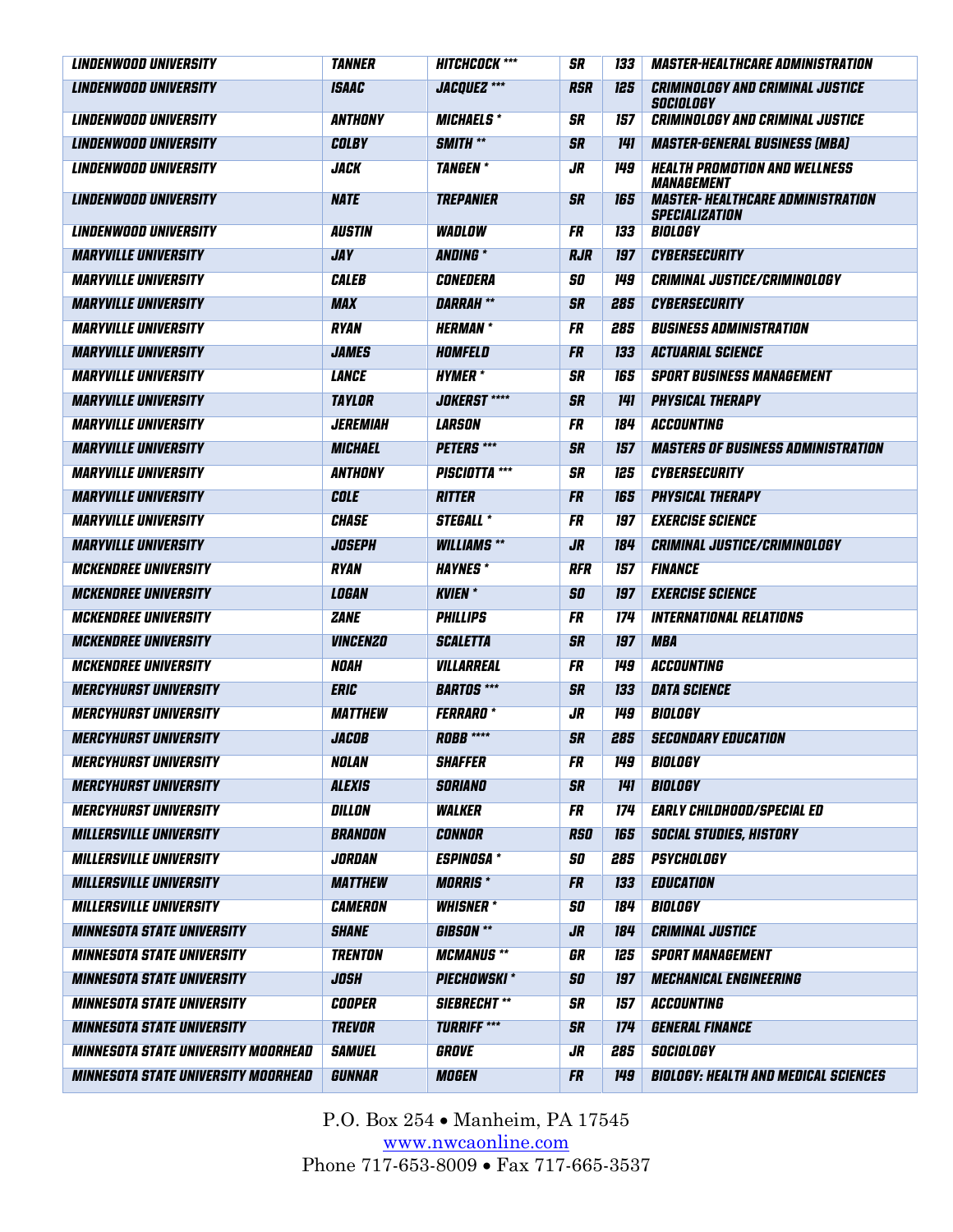| <i><b>MINNESOTA STATE UNIVERSITY MOORHEAD</b></i> | PEYTON         | <b>RINGLING</b>         | <b>RFR</b>     | 157        | <i><b>COMPUTER SCIENCE</b></i>                         |
|---------------------------------------------------|----------------|-------------------------|----------------|------------|--------------------------------------------------------|
| <b>MINOT STATE UNIVERSITY</b>                     | <b>KELBY</b>   | <b>ARMSTRONG *</b>      | SO             | 141        | BIOLOGY                                                |
| <b>MINOT STATE UNIVERSITY</b>                     | <b>KEEGAN</b>  | <b>BERRY</b> **         | GR             | 184        | <b>MASTER OF SCIENCE IN EDUCATION</b>                  |
| <b>MINOT STATE UNIVERSITY</b>                     | <b>LOGEN</b>   | <b>FISCHER*</b>         | JR             | 125        | <b>CRIMINAL JUSTICE</b>                                |
| <b>MINOT STATE UNIVERSITY</b>                     | <b>LINCOLN</b> | <b>STORMER **</b>       | <b>SR</b>      | 141        | <b>CORPORATE FITNESS/WELLNESS</b><br><b>MANAGEMENT</b> |
| <b>MINOT STATE UNIVERSITY</b>                     | <b>CAYDEN</b>  | <b>WHITE</b> *          | 50             | 174        | <b>GENERAL STUDIES</b>                                 |
| <b>MINOT STATE UNIVERSITY</b>                     | JORDAN         | <b>WILL **</b>          | <b>SR</b>      | 285        | <b>ACCOUNTING, FINANCE</b>                             |
| <b>NEW MEXICO HIGHLANDS UNIVERSITY</b>            | NAYTHAN        | GALBISO                 | <b>FR</b>      | 125        | <b>BUSINESS</b>                                        |
| <b>NEW MEXICO HIGHLANDS UNIVERSITY</b>            | <b>ANDRES</b>  | GRANO                   | <b>FR</b>      | 157        | <b>FORESTRY</b>                                        |
| <b>NEW MEXICO HIGHLANDS UNIVERSITY</b>            | <b>ALLEN</b>   | <b>MICHEL ***</b>       | GR             | 174        | <b>ENGLISH LITERATURE</b>                              |
| <b>NEWBERRY COLLEGE</b>                           | ARMANDO        | <b>ACOSTA</b>           | <b>SO</b>      | 184        | <b>NURSING</b>                                         |
| <b>NEWBERRY COLLEGE</b>                           | <b>TIMOTHY</b> | <b>LUKER</b>            | JR             | 133        | <b>CRIMINAL JUSTICE</b>                                |
| <b>NEWBERRY COLLEGE</b>                           | <b>NOLAN</b>   | <b>WHEELER</b>          | <b>SO</b>      | 157        | NURSING                                                |
| <b>NEWMAN UNIVERSITY</b>                          | <b>KAMERON</b> | <b>FRAME</b> ***        | GR             | 165        | <b>MBA</b>                                             |
| <b>NEWMAN UNIVERSITY</b>                          | <b>JUSTIN</b>  | <b>JOHNSON **</b>       | <b>SR</b>      | 174        | <b>ACCOUNTING</b>                                      |
| <b>NEWMAN UNIVERSITY</b>                          | GARRETT        | <b>LANGE</b>            | <b>SR</b>      | 149        | <b>BUSINESS</b>                                        |
| <b>NORTHERN STATE UNIVERSITY</b>                  | <b>TYLER</b>   | <b>ALTHOFF</b> *        | SO             | 133        | <b>MATH EDUCATION</b>                                  |
| <b>NORTHERN STATE UNIVERSITY</b>                  | <b>TEAGAN</b>  | <b>BLOCK</b>            | <b>FR</b>      | 125        | <b>BUSINESS MANAGEMENT</b>                             |
| <b>NORTHERN STATE UNIVERSITY</b>                  | <b>ROBERT</b>  | <b>COYLE ***</b>        | <b>SR</b>      | 141        | <b>SPECIAL EDUCATION</b>                               |
| <b>NORTHERN STATE UNIVERSITY</b>                  | <b>KELBY</b>   | <b>HAWKINS</b>          | <b>SR</b>      | 165        | <b>EDUCATIONAL STUDIES</b>                             |
| <b>NORTHERN STATE UNIVERSITY</b>                  | <b>COLE</b>    | <b>HUSS*</b>            | JR             | 197        | <b>BIOLOGY</b>                                         |
| <b>NORTHERN STATE UNIVERSITY</b>                  | KOLTON         | <b>ROTH</b> *           | <b>SR</b>      | 141        | <b>PHYSICAL EDUCATION</b>                              |
| <b>NORTHERN STATE UNIVERSITY</b>                  | <b>TYSON</b>   | <b>STOEBNER</b> *       | JR             | 157        | <b>PSYCHOLOGY</b>                                      |
| <b>NORTHERN STATE UNIVERSITY</b>                  | <b>JOSH</b>    | <b>TRUMBLE*</b>         | JR             | 285        | <b>CRIMINAL JUSTICE AND SOCIOLOGY</b>                  |
| <b>NORTHERN STATE UNIVERSITY</b>                  | <b>WYATT</b>   | <b>TURNQUIST *</b>      | J <sub>R</sub> | 149        | <b>ELEMENTARY EDUCATION</b>                            |
| <b>NORTHERN STATE UNIVERSITY</b>                  | <b>TANNER</b>  | <b>WIESE</b>            | <b>SR</b>      | 174        | <b>BUSINESS MANAGEMENT</b>                             |
| <b>NOTRE DAME COLLEGE</b>                         | <b>JAMES</b>   | HOSKINSON               | <b>FR</b>      | 165        | BIOLOGY                                                |
| <i><b>NOTRE DAME COLLEGE</b></i>                  | <b>MATTHEW</b> | <b>KAUFMANN*</b>        | SO             | 149        | <b>EDUCATION</b>                                       |
| <b>OUACHITA BAPTIST UNIVERSITY</b>                | <b>WILLIAM</b> | <b>MARTIN</b>           | SO.            | 174        | <b>BUSINESS ADMINISTRATION</b>                         |
| <b>OUACHITA BAPTIST UNIVERSITY</b>                | <b>COLE</b>    | <b>MCCARTNEY</b>        | SO             | 133        | <b>CHRISTIAN STUDIES</b>                               |
| <b>OUACHITA BAPTIST UNIVERSITY</b>                | <b>BROOKS</b>  | <b>SCHRIMSHER</b>       | <b>FR</b>      | 285        | <b>BUSINESS ADMINISTRATION</b>                         |
| <b>OUACHITA BAPTIST UNIVERSITY</b>                | <b>NOAH</b>    | <b>YEAMANS</b>          | <b>RSO</b>     | 125        | <b>FINANCE</b>                                         |
| <b>SAN FRANCISCO STATE UNIVERSITY</b>             | <b>MASON</b>   | <b>BOUTAIN</b>          | <b>RSR</b>     | 157        | <b>NURSING</b>                                         |
| <b>SAN FRANCISCO STATE UNIVERSITY</b>             | <b>TONY</b>    | <i><b>MARGIOTTA</b></i> | SO             | 125        | UNDECLARED                                             |
| <b>SAN FRANCISCO STATE UNIVERSITY</b>             | GAGE           | <b>METTLER</b>          | <b>JR</b>      | 174        | GOVERNMENT                                             |
| <b>SAN FRANCISCO STATE UNIVERSITY</b>             | <b>MARCO</b>   | <b>RUFFINELLI</b>       | 50             | 149        | <b>BUSINESS</b>                                        |
| <b>SETON HILL UNIVERSITY</b>                      | <b>TYLER</b>   | <b>ALBERTS</b> **       | <b>RSR</b>     | 157        | <b>EXERCISE SCIENCE</b>                                |
| <b>SETON HILL UNIVERSITY</b>                      | <b>FRANK</b>   | <b>BONURA</b> **        | SR             | 125        | <b>CYBERSECURITY</b>                                   |
| <b>SETON HILL UNIVERSITY</b>                      | <b>JOEL</b>    | <b>CAWOSKI**</b>        | <b>SR</b>      | 141        | <b>CRIMINAL JUSTICE</b>                                |
| <b>SETON HILL UNIVERSITY</b>                      | <b>SAWYER</b>  | <b>DAUGHERTY</b> *      | <b>SR</b>      | 285        | <b>PRE - LAW</b>                                       |
| <b>SETON HILL UNIVERSITY</b>                      | <b>LUKE</b>    | <b>EWING **</b>         | <b>SR</b>      | 174        | <b>EDUCATION</b>                                       |
| <b>SETON HILL UNIVERSITY</b>                      | <b>LOGAN</b>   | <b>MCKOY</b> *          | <b>SR</b>      | <b>149</b> | <b>MBA</b>                                             |
| <b>SETON HILL UNIVERSITY</b>                      | <b>RILEY</b>   | O'MARA *                | <b>SO</b>      | 184        | <b>CRIMINAL JUSTICE</b>                                |
|                                                   |                |                         |                |            |                                                        |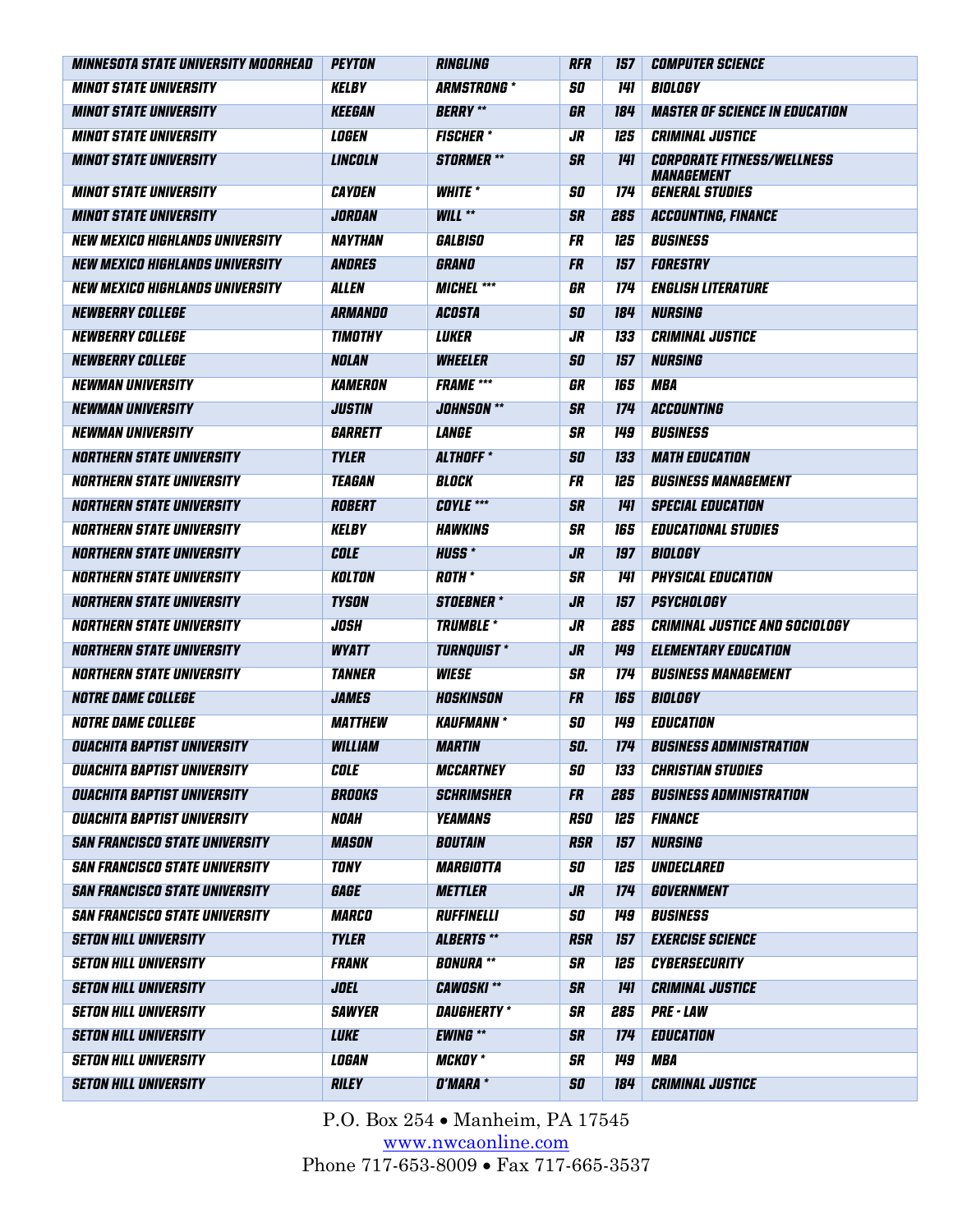| <b>SETON HILL UNIVERSITY</b>                          | <b>BRYCE</b>         | <b><i>WILKES</i></b> | FR         | 133        | HISTORY                                                               |
|-------------------------------------------------------|----------------------|----------------------|------------|------------|-----------------------------------------------------------------------|
| <b>SOUTHWEST MINNESOTA STATE</b><br><b>UNIVERSITY</b> | <b>SEAN</b>          | <b>HOWK</b>          | SO         | 149        | <b>PHYSICAL EDUCATION</b>                                             |
| <b>SOUTHWEST MINNESOTA STATE</b><br>UNIVERSITY        | <b>ROBERT</b>        | <b>SHIELDS</b>       | SR         | <b>149</b> | <b><i>MATHEMATICS</i></b>                                             |
| <i><b>ST. CLOUD STATE UNIVERSITY</b></i>              | <b>JAKE</b>          | <b>BARZOWSKI***</b>  | GR         | 149        | <b>EDUCATION ADMINISTRATION &amp; LEADERSHIP</b>                      |
| <b>ST. CLOUD STATE UNIVERSITY</b>                     | <b>JOSEPH</b>        | <b>BIANCHINI ***</b> | JR         | 141        | <i><b>MARKETING</b></i>                                               |
| <b>ST. CLOUD STATE UNIVERSITY</b>                     | <b>AUGUSTUS</b>      | DONOVAN              | <b>FR</b>  | 149        | <b>FINANCE</b>                                                        |
| <b>ST. CLOUD STATE UNIVERSITY</b>                     | <b>DEVIN</b>         | <b>DONOVAN</b> **    | SR         | 165        | <b>PHYSICAL EDUCATION</b>                                             |
| <b>ST. CLOUD STATE UNIVERSITY</b>                     | ANTHONY              | <b>HERRERA</b>       | JR         | 157        | <b>CRIMINAL JUSTICE</b>                                               |
| <b>ST. CLOUD STATE UNIVERSITY</b>                     | CODY                 | <b>MINOR</b> *       | <b>SO</b>  | 149        | <b>REAL ESTATE</b>                                                    |
| <b>ST. CLOUD STATE UNIVERSITY</b>                     | <b>DOMINIC</b>       | <b>MURPHY</b>        | <b>RSO</b> | 174        | <b>MECHANICAL ENGINEERING</b>                                         |
| <b>ST. CLOUD STATE UNIVERSITY</b>                     | <b>NICHOLAS</b>      | <b>NOVAK</b>         | <b>FR</b>  | <b>149</b> | <b>MECHANICAL ENGINEERING</b>                                         |
| <b>ST. CLOUD STATE UNIVERSITY</b>                     | <b>NOAH</b>          | <b>RYAN</b> **       | SR         | 197        | <b>CRIMINAL JUSTICE</b>                                               |
| <b>ST. CLOUD STATE UNIVERSITY</b>                     | <b>SHAEDEN</b>       | <i>SCHEIDT</i> *     | <b>RFR</b> | 174        | <b>MECHANICAL ENGINEERING</b>                                         |
| <b>ST. CLOUD STATE UNIVERSITY</b>                     | <b>GARRETT</b>       | <b>VOS</b> ****      | JR         | 133        | <b>CRIMINAL JUSTICE</b>                                               |
| <b>TIFFIN UNIVERSITY</b>                              | DAVID                | <b>HENSON</b> **     | GR         | 285        | <b>DATA ANALYTICS</b>                                                 |
| <b>TIFFIN UNIVERSITY</b>                              | <b>BRYAN</b>         | <b>LAVEARN ****</b>  | <b>SR</b>  | 165        | <b>CRIMINAL BEHAVIOR</b>                                              |
| <b>TIFFIN UNIVERSITY</b>                              | <b>SAMUEL</b>        | <b>LOFASO</b> *      | JR         | <b>174</b> | <b>CHEMISTRY</b>                                                      |
| <b>TIFFIN UNIVERSITY</b>                              | BRANDON              | <b>MENDOZA</b> *     | SR         | 125        | <b>HEALTH, FITNESS &amp; WELLNESS</b>                                 |
| <b>TIFFIN UNIVERSITY</b>                              | <b>NICHOLAS</b>      | <b>SMYTHE **</b>     | SR         | 174        | <b>ACCOUNTING &amp; FINANCE</b>                                       |
| UNIVERSITY OF CENTRAL MISSOURI                        | <b>ETHAN</b>         | <b>EWING</b>         | <b>SO</b>  | 149        | <b>CRIMINAL JUSTICE</b>                                               |
| UNIVERSITY OF CENTRAL MISSOURI                        | JOEL                 | RIDLE                | FR         | 141        | <b>ACCOUNTANCY</b>                                                    |
| UNIVERSITY OF CENTRAL MISSOURI                        | <b>JOHN</b>          | <b>RIDLE *</b>       | SO         | 157        | <b>EDUCATION</b>                                                      |
| UNIVERSITY OF CENTRAL MISSOURI                        | <b>JOE</b>           | <b>SWANSON</b>       | FR         | 197        | <b>FINANCE</b>                                                        |
| UNIVERSITY OF CENTRAL MISSOURI                        | <b>BRAYDEN</b>       | <b>TALLEY</b>        | <b>FR</b>  | 157        | <b>CRIMINAL JUSTICE</b>                                               |
| UNIVERSITY OF CENTRAL OKLAHOMA                        | DALTON               | <b>ABNEY</b> **      | SR         | 197        | <b>KINESIOLOGY-EXERCISE FITNESS</b><br><i><b>MANAGEMENT</b></i>       |
| UNIVERSITY OF CENTRAL OKLAHOMA                        | <b>VON</b>           | <b>GRAY</b> *        | SR         | 141        | <b>CHEMISTRY-HEALTH SCIENCES</b>                                      |
| UNIVERSITY OF CENTRAL OKLAHOMA                        | <b>BARRETT</b>       | <b>HAEMKER*</b>      | SO         | 174        | <b>KINESIOLOGY-EXERCISE &amp; FITNESS</b><br><i><b>MANAGEMENT</b></i> |
| UNIVERSITY OF CENTRAL OKLAHOMA                        | <i><b>PAXTON</b></i> | <b>ROSEN</b> *       | SR         | 125        | <b>MECHANICAL ENGINEERING</b>                                         |
| UNIVERSITY OF FINDLAY                                 | <b>ALEX</b>          | <b>ISBRANDT*</b>     | SR         | 165        | <b>ECONOMICS-BUSINESS MANAGEMENT</b>                                  |
| UNIVERSITY OF FINDLAY                                 | <b>CHASE</b>         | <b>MOORE</b> *       | <b>SR</b>  | 149        | <b>MBA</b>                                                            |
| UNIVERSITY OF FINDLAY                                 | BRANSON              | <b>PROUDLOCK **</b>  | SR         | 141        | <b>NURSING</b>                                                        |
| UNIVERSITY OF FINDLAY                                 | <b>HUNTER</b>        | <b>REED</b> **       | <b>JR</b>  | 174        | <b>ECONOMICS AND FINANCE</b>                                          |
| UNIVERSITY OF FINDLAY                                 | GAVIN                | <b>RITTER **</b>     | <b>RSO</b> | <b>133</b> | <b>ELEMENTARY EDUCATION</b>                                           |
| UNIVERSITY OF FINDLAY                                 | <b>JAMES</b>         | <b>WIMER</b> *       | <b>SR</b>  | 157        | <b>MBA AND ENVIRONMENTAL SAFETY</b>                                   |
| UNIVERSITY OF INDIANAPOLIS                            | <b>BREYDEN</b>       | <b>BAILEY</b> *      | SR         | 133        | <b>BUSINESS ADMINISTRATION</b>                                        |
| UNIVERSITY OF INDIANAPOLIS                            | DEREK                | <b>BLUBAUGH</b>      | <b>RFR</b> | 197        | <b>NURSING</b>                                                        |
| UNIVERSITY OF INDIANAPOLIS                            | <b>OWEN</b>          | <b>BUTLER</b>        | <b>FR</b>  | 174        | <b>EXERCISE SCIENCE</b>                                               |
| UNIVERSITY OF INDIANAPOLIS                            | <b>NATHAN</b>        | <b>CONLEY *</b>      | <b>SO</b>  | 157        | <b>SPORT MANAGEMENT</b>                                               |
| UNIVERSITY OF INDIANAPOLIS                            | <b>HUNTER</b>        | <b>COTTINGHAM</b>    | 50         | 141        | <b>SUPPLY CHAIN MANAGEMENT</b>                                        |
| UNIVERSITY OF INDIANAPOLIS                            | <b>JACK</b>          | <b>EITELJORGE</b> ** | JR         | 165        | <b>SUPPLY CHAIN MANAGEMENT</b>                                        |
| UNIVERSITY OF INDIANAPOLIS                            | <b>JACKSON</b>       | HOOVER               | <b>FR</b>  | 149        | <b>BIOLOGY/CHEMISTRY</b>                                              |
| UNIVERSITY OF INDIANAPOLIS                            | <b>WADE</b>          | <b>MONEBRAKE *</b>   | <b>SO</b>  | 165        | <b>ELEMENTARY EDUCATION</b>                                           |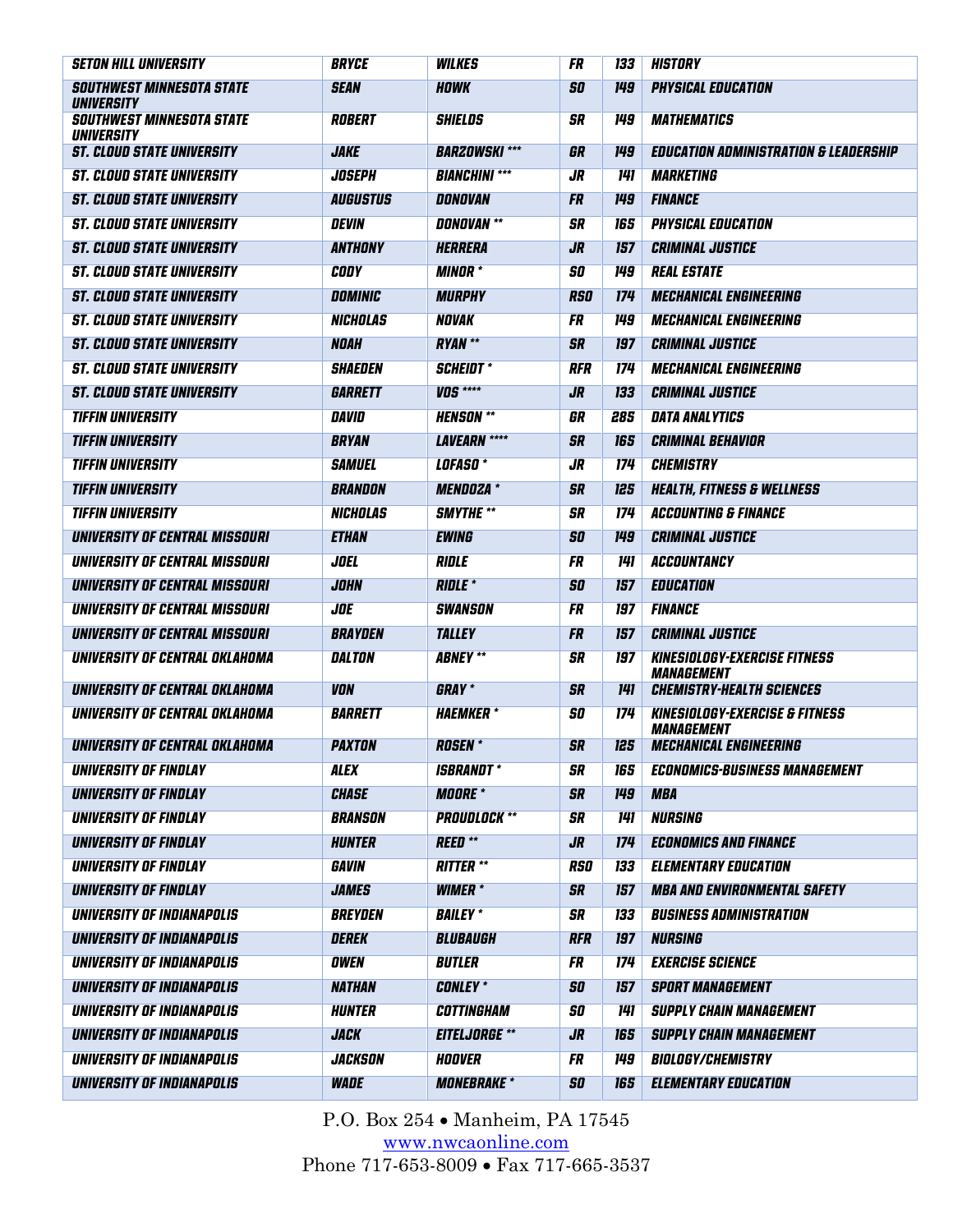| UNIVERSITY OF INDIANAPOLIS                                    | <i><b>AIDAN</b></i> | <b>PETERSEN</b>           | FR         | 197        | <b>MATHEMATICS TEACHING</b>               |
|---------------------------------------------------------------|---------------------|---------------------------|------------|------------|-------------------------------------------|
| UNIVERSITY OF INDIANAPOLIS                                    | <b>KYLE</b>         | <b>SAEZ</b>               | <b>SO</b>  | 174        | <b>SUPPLY CHAIN MANAGEMENT</b>            |
| UNIVERSITY OF INDIANAPOLIS                                    | ANDREW              | <b>SAMS</b> *             | <b>SR</b>  | 174        | <b>MATH TEACHING</b>                      |
| UNIVERSITY OF INDIANAPOLIS                                    | JAY                 | <b>THOMPSON</b> *         | <b>FR</b>  | 285        | <b>HUMAN BIOLOGY</b>                      |
| UNIVERSITY OF INDIANAPOLIS                                    | <b>CHASE</b>        | <b>WILKERSON</b> *        | <b>SO</b>  | 133        | <b>FINANCE</b>                            |
| UNIVERSITY OF MARY                                            | <b>REECE</b>        | BARNHARDT                 | <b>FR</b>  | 133        | <b>RESPIRATORY THERAPY</b>                |
| UNIVERSITY OF MARY                                            | <b>LAKEN</b>        | <b>BOESE</b> **           | JR         | <b>141</b> | <b>NURSING</b>                            |
| UNIVERSITY OF MARY                                            | <b>MATT</b>         | <b>KAYLOR</b> *           | <b>SO</b>  | 197        | <b>CRIMINAL JUSTICE</b>                   |
| UNIVERSITY OF MARY                                            | <b>WYATT</b>        | <b>LIDBERG</b> *          | <b>SO</b>  | 184        | <b>ACCOUNTING</b>                         |
| <b>UNIVERSITY OF MARY</b>                                     | <b>RILEY</b>        | <b>MITCHELL *</b>         | <b>JR</b>  | 174        | <b>EXERCISE SCIENCE</b>                   |
| <b>UNIVERSITY OF MARY</b>                                     | <b>JACOB</b>        | <i><b>MORGAN *</b></i>    | JR.        | <b>149</b> | <b>SOCIAL STUDIES EDUCATION</b>           |
| <b>UNIVERSITY OF MARY</b>                                     | <b>WALTHER</b>      | <b>NOBLE *</b>            | JR         | 165        | BIOLOGY                                   |
| <b>UNIVERSITY OF MARY</b>                                     | <b>RYAN</b>         | <b>SCHERBER</b>           | <b>FR</b>  | <b>149</b> | <b>FINANCIAL SERVICES/BANKING</b>         |
| UNIVERSITY OF MOUNT OLIVE                                     | <b>NICKOLAS</b>     | <b>RICHARDSON *</b>       | JR         | 184        | <b>PHYSICAL EDUCATION</b>                 |
| UNIVERSITY OF MOUNT OLIVE                                     | <b>SPENCER</b>      | LEONHARDT                 | <b>RFR</b> | 141        | <b>CRIMINAL JUSTICE/CRIMINOLOGY</b>       |
| UNIVERSITY OF NEBRASKA-KEARNEY                                | ANDREW              | <b>DEMOS</b> **           | <b>SR</b>  | 197        | <b>HISTORY EDUCATION</b>                  |
| UNIVERSITY OF NEBRASKA-KEARNEY                                | TERRELL             | <b>GARRAWAY ***</b>       | <b>SR</b>  | 174        | <b>BIOLOGY/PRE-MED</b>                    |
| UNIVERSITY OF NEBRASKA-KEARNEY                                | <b>BILLY</b>        | <b>HIGGINS</b>            | <b>JR</b>  | 184        | <b>SPORTS MANAGEMENT</b>                  |
| UNIVERSITY OF NEBRASKA-KEARNEY                                | <b>NICHOLAS</b>     | <b>JAMES*</b>             | 50         | <b>141</b> | <b>CONSTRUCTION MANAGEMENT</b>            |
| UNIVERSITY OF NEBRASKA-KEARNEY                                | <b>RYAN</b>         | <b>JOHNSON</b> **         | <b>SR</b>  | 149        | <b>HEALTH AND PHYSICAL EDUCATION</b>      |
| UNIVERSITY OF NEBRASKA-KEARNEY                                | JONATHAN            | <b>KILLINGSWORTH ****</b> | <b>SR</b>  | 141        | <b>MASTERS-SPORTS MANAGEMENT</b>          |
| UNIVERSITY OF NEBRASKA-KEARNEY                                | <b>MATTHEW</b>      | <b>MALCOM ****</b>        | <b>SR</b>  | 165        | <b>PHYSICAL EDUCATION</b>                 |
| UNIVERSITY OF NEBRASKA-KEARNEY                                | <b>JACKSON</b>      | <b>NIELSEN</b>            | SO         | 125        | <b>MULTIMEDIA</b>                         |
| UNIVERSITY OF NEBRASKA-KEARNEY                                | <b>JOSHUA</b>       | <b>PORTILLO</b> ***       | <b>SR</b>  | 125        | <b>HEALTH AND PHYSICAL EDUCATION</b>      |
| UNIVERSITY OF NEBRASKA-KEARNEY                                | <b>ALEC</b>         | <b>SEGARRA</b>            | <b>RSO</b> | <b>133</b> | <b>AGRIBUSINESS</b>                       |
| UNIVERSITY OF NEBRASKA-KEARNEY                                | <b>TEONTAE</b>      | <b>WILSON</b> **          | JR         | 157        | <b>HEALTH AND PHYSICAL EDUCATION</b>      |
| UNIVERSITY OF NORTH CAROLINA                                  | DOUGLAS             | <b>BURKHEAD</b> *         | <b>SR</b>  | 149        | <b>HEALTH AND PHYSICAL EDUCATION K-12</b> |
| <i><b>PEMBROKE</b></i><br><b>UNIVERSITY OF NORTH CAROLINA</b> | <b>WILLIAM</b>      | COTTINGHAM                | FR         | 141        | <b>HEALTH AND PHYSICAL EDUCATION K-12</b> |
| PEMBROKE                                                      |                     |                           |            |            |                                           |
| <b>UNIVERSITY OF NORTH CAROLINA</b><br><i><b>PEMBROKE</b></i> | <b>NICHOLAS</b>     | <b>DAGGETT ****</b>       | <b>SR</b>  |            | <b>125 EXERCISE AND SPORT SCIENCE</b>     |
| UNIVERSITY OF NORTH CAROLINA                                  | <b>CHRISTOPHER</b>  | <b>DICKEY</b>             | FR         | 184        | <b>EXERCISE AND SPORT SCIENCE</b>         |
| PEMBROKE<br>UNIVERSITY OF NORTH CAROLINA                      | <b>THOMAS</b>       | <b>SCHOCK*</b>            | JR.        | 165        | <b>EXERCISE AND SPORT SCIENCE</b>         |
| PEMBROKE                                                      |                     |                           |            |            |                                           |
| UNIVERSITY OF NORTH CAROLINA<br>PEMBROKE                      | <b>GARRETT</b>      | <b>STEELE</b>             | <b>JR</b>  | 184        | <b>EXERCISE AND SPORT SCIENCE</b>         |
| UNIVERSITY OF PITT. JOHNSTOWN                                 | <b>BROCK</b>        | <b>BIDDLE</b> *           | <b>SR</b>  | 174        | <b>BUSINESS</b>                           |
| UNIVERSITY OF PITT. JOHNSTOWN                                 | DILLON              | <b>KEANE</b>              | <b>SO</b>  | 165        | <b>COMPUTER ENGINEERING</b>               |
| UNIVERSITY OF WISCONSIN-PARKSIDE                              | $J$ OB              | <b>AYALA</b>              | <b>RSR</b> | 174        | <b>APPLIED HEALTH SCIENCES</b>            |
| UNIVERSITY OF WISCONSIN-PARKSIDE                              | <b>ERIC</b>         | <b>BAUER</b>              | <b>SO</b>  | 157        | ACCOUNTING                                |
| UNIVERSITY OF WISCONSIN-PARKSIDE                              | JORDAN              | <b>CRAFT</b>              | <b>FR</b>  | 141        | <b>APPLIED HEALTH SCIENCES</b>            |
| UNIVERSITY OF WISCONSIN-PARKSIDE                              | <b>BEN</b>          | DUROCHER *                | <b>RFR</b> | 157        | <b>MATHEMATICS</b>                        |
| UNIVERSITY OF WISCONSIN-PARKSIDE                              | <b>SHANE</b>        | GANTZ **                  | JR.        | 165        | <b>MARKETING</b>                          |
| UNIVERSITY OF WISCONSIN-PARKSIDE                              | RODSEAN             | <b>GRAHAM</b> **          | <b>SR</b>  | 197        | <b>CRIMINAL JUSTICE/SPORT MANAGEMENT</b>  |
| UNIVERSITY OF WISCONSIN-PARKSIDE                              | <b>CAYDEN</b>       | <b>HENSCHEL</b>           | FR         | 141        | <b>MARKETING</b>                          |
|                                                               |                     |                           |            |            |                                           |